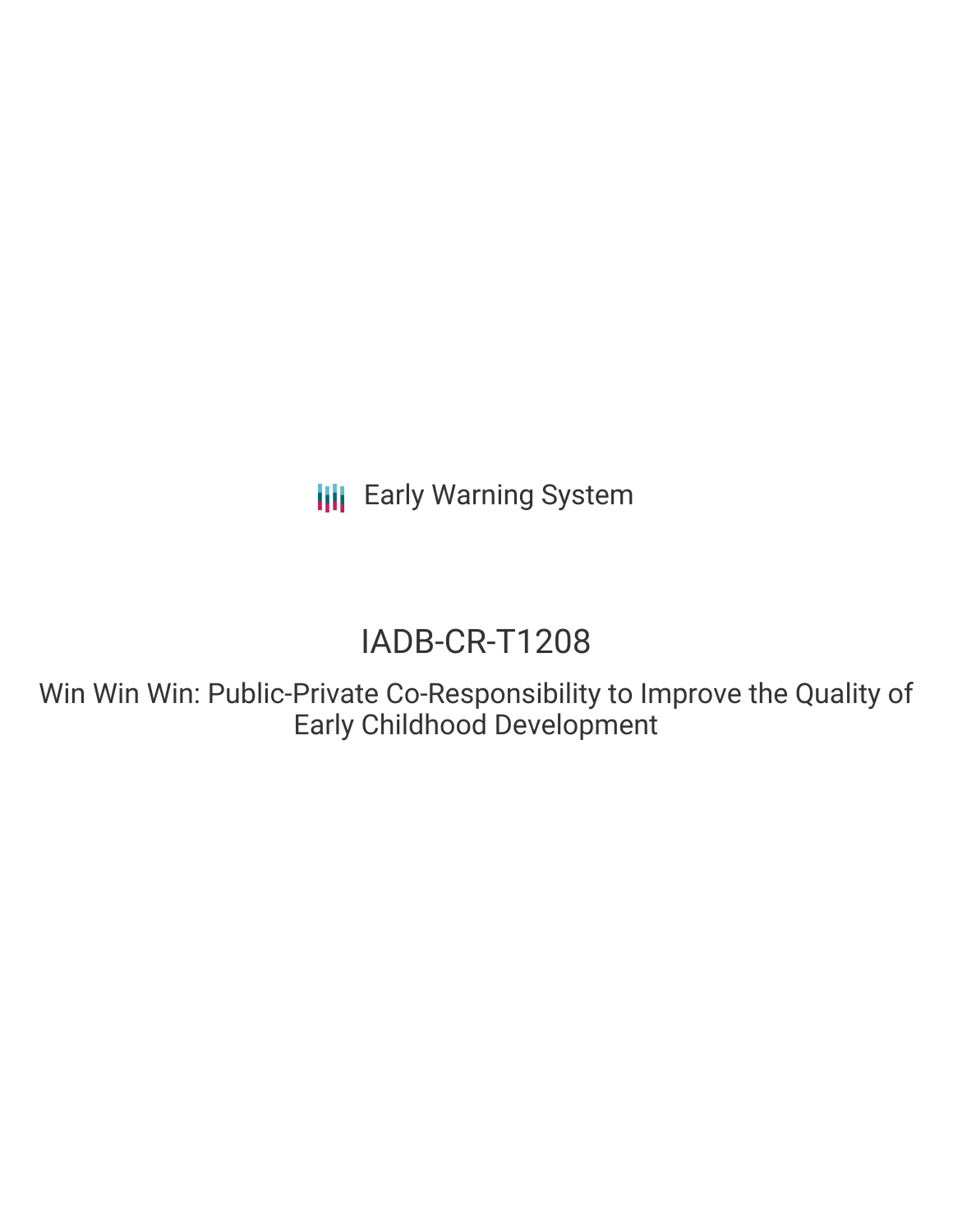



### Early Warning System Win Win Win: Public-Private Co-Responsibility to Improve the Quality of Early Childhood

#### **Quick Facts**

Development

| Costa Rica                                  |
|---------------------------------------------|
| Inter-American Development Bank (IADB)      |
| Approved                                    |
| C                                           |
| 2019-10-25                                  |
| Education and Health, Technical Cooperation |
| Grant                                       |
| $$0.40$ million                             |
|                                             |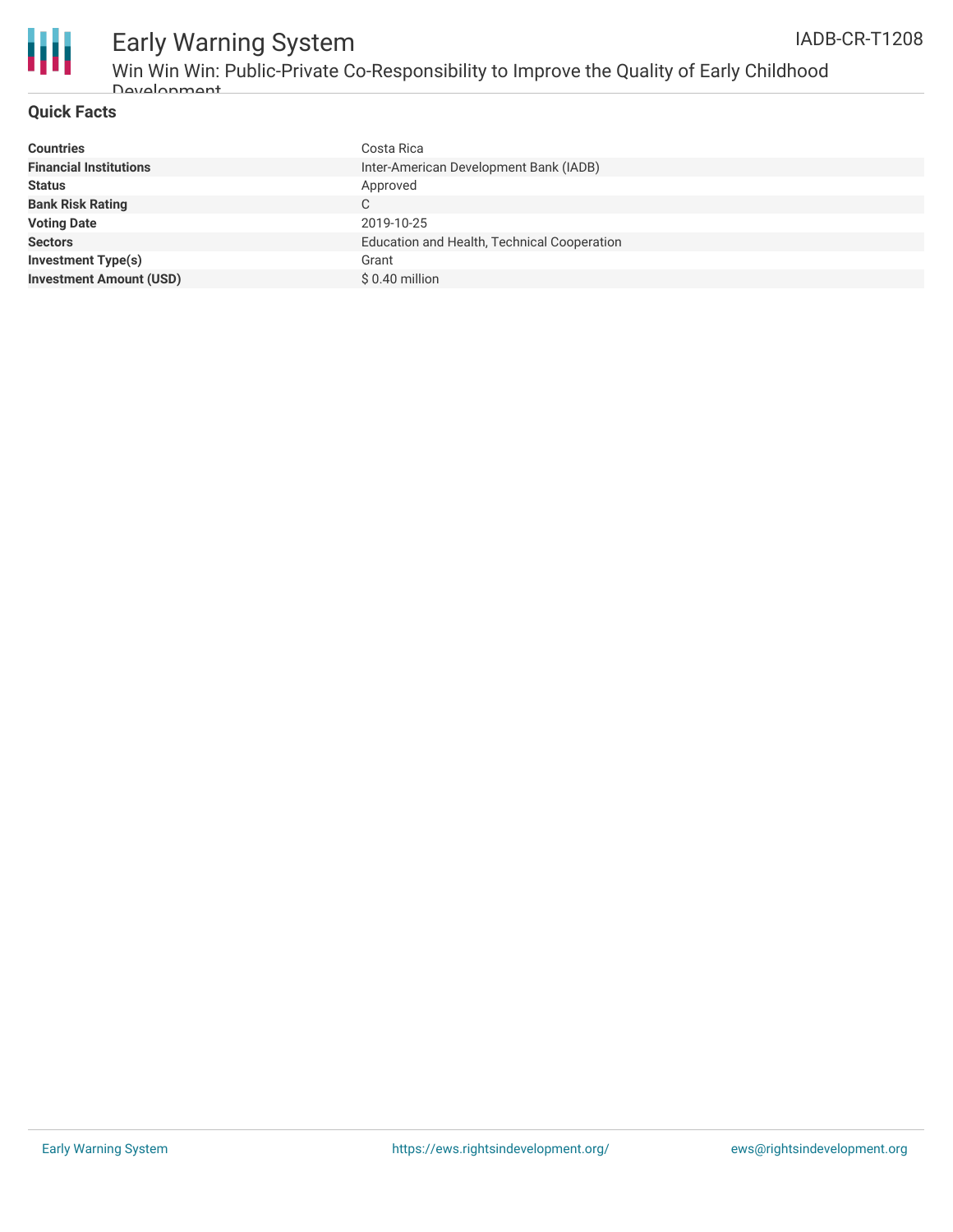



#### Early Warning System Win Win Win: Public-Private Co-Responsibility to Improve the Quality of Early Childhood Development

#### **Project Description**

According to the Bank's website, this project provides financing for the strengthening and evaluation of the effects of a publicprivate financing scheme on improving the quality of early childhood development services; and the insertion and permanence of the female labour force.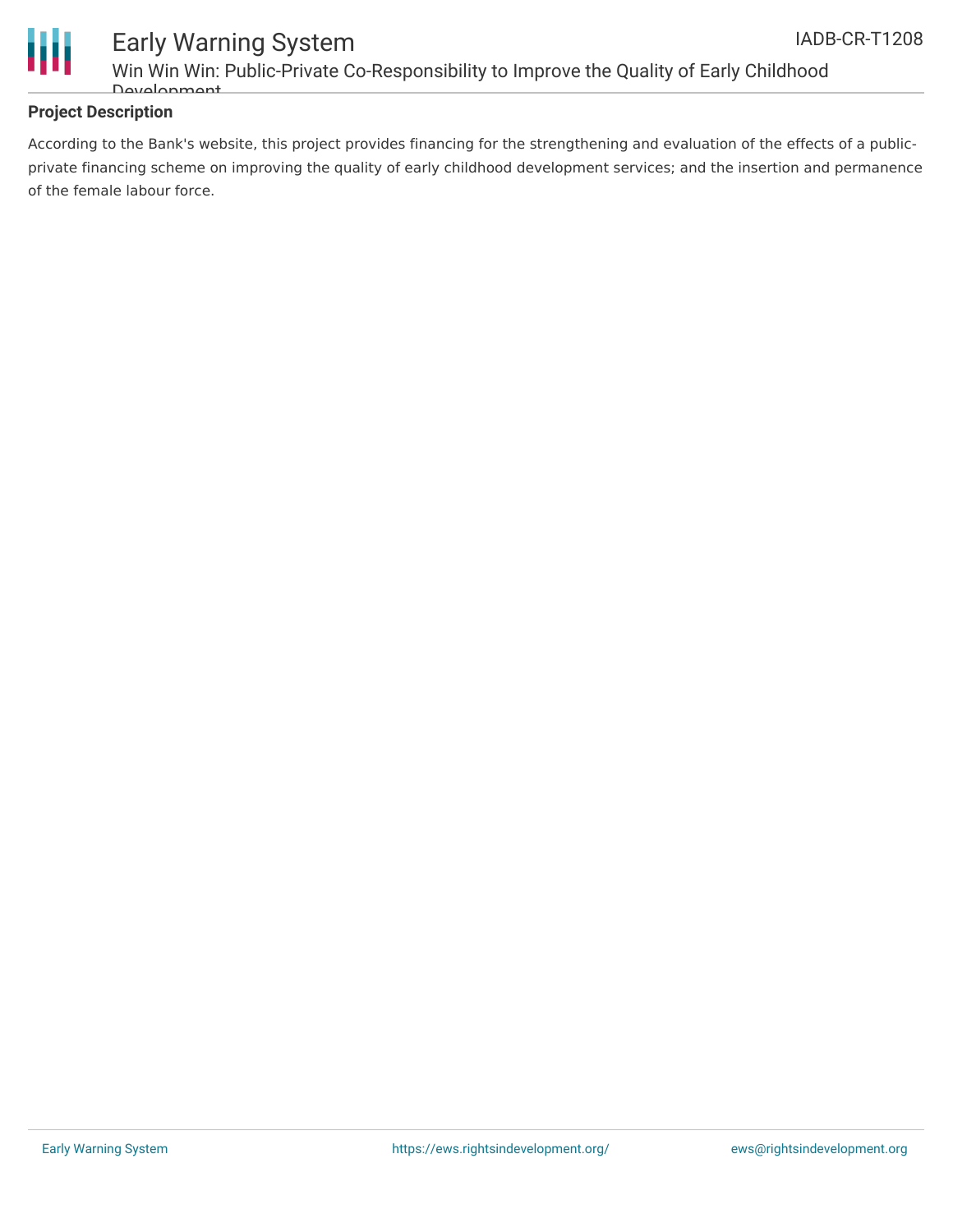

## Early Warning System

Win Win Win: Public-Private Co-Responsibility to Improve the Quality of Early Childhood **Development** 

#### **Investment Description**

• Inter-American Development Bank (IADB)